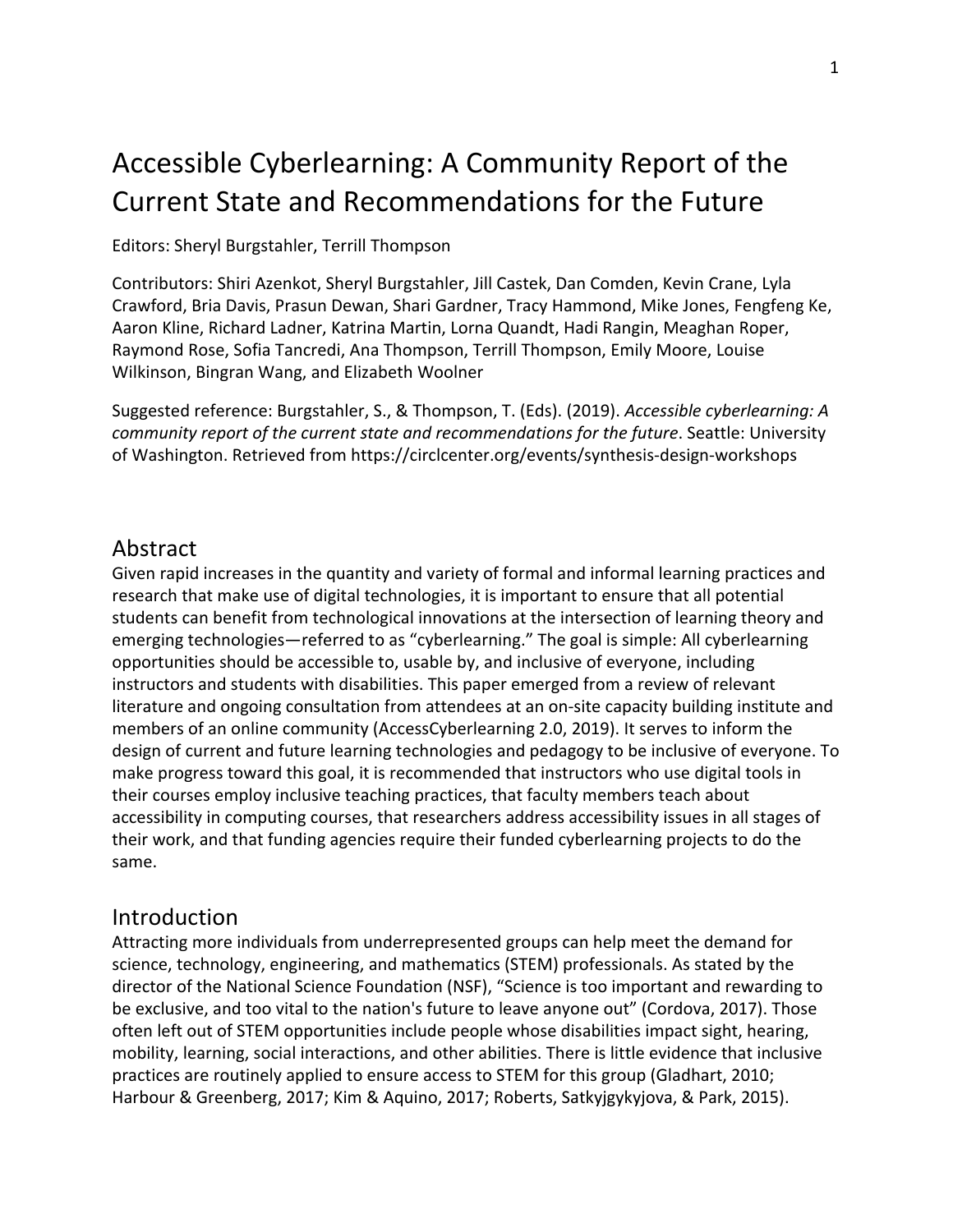Accessibility in cyberlearning and other learning opportunities is often only considered after a person with a specific disability tries to use the final product and discovers and reports accessibility barriers. This approach can result in expensive and unsatisfactory accommodations.

Section 504 of the Rehabilitation Act of 1973 and the Americans with Disabilities Act of 1990 and its 2008 Amendments mandate that no otherwise qualified person with a disability be excluded from participation in, be denied benefits of, or be subjected to discrimination in public programs. Although institutions that offer on-site and online learning programs are covered entities under this legislation, the US Department of Education Office for Civil Rights receives hundreds of complaints each year regarding the inaccessibility of information technology (IT) used for educational purposes (Office of Civil Rights, 2016). Resolutions to these complaints make clear that the use of inaccessible videos, websites, documents, online learning activities, and other IT resources and tools violates the civil rights of students with disabilities (EDUCAUSE, 2015; Office of Civil Rights, 2016).

The authors of this paper address the following four questions, which additionally serve as the organizational basis for this paper:

- 1. What challenges do individuals with disabilities face in using cyberlearning tools?
- 2. What inclusive design frameworks exist to guide cyberlearning research and practice?
- 3. What are recommendations for cyberlearning researchers that can ensure that digital learning opportunities are accessible to, usable by, and inclusive of students and instructors with disabilities?
- 4. What are the roles of other stakeholder groups, including instructors and funding agencies, in ensuring that current and future cyberlearning opportunities are inclusive of individuals with disabilities?

# Challenges Faced by Individuals with Disabilities

Human beings have diverse characteristics. People who interact with technology include:

- individuals who are blind and use audible (e.g., screen readers that read digital content using synthesized speech) and/or tactile output (e.g., a refreshable braille device);
- individuals with learning disabilities such as dyslexia who use text to speech (TTS) technologies that read aloud digital text while visually highlighting each word;
- individuals with low vision who enlarge default fonts or use screen magnification software that allows them to zoom into the screen;
- individuals with fine motor impairments who use assistive technologies such as speech recognition, head pointers, mouth sticks, or eye-gaze tracking systems;
- individuals in a noisy or noise-free environment or who are deaf or hard of hearing and therefore depend on captions or transcripts to access audio content; and
- individuals who use mobile smartphones, tablets, or other devices, which have a variety of screen sizes, as well as gestures or other user interfaces for interacting with their devices and accessing content.

This list describes only a few of the hundreds of assistive technologies (ATs) and custom configurations that allow individuals with disabilities to effectively use IT. However, full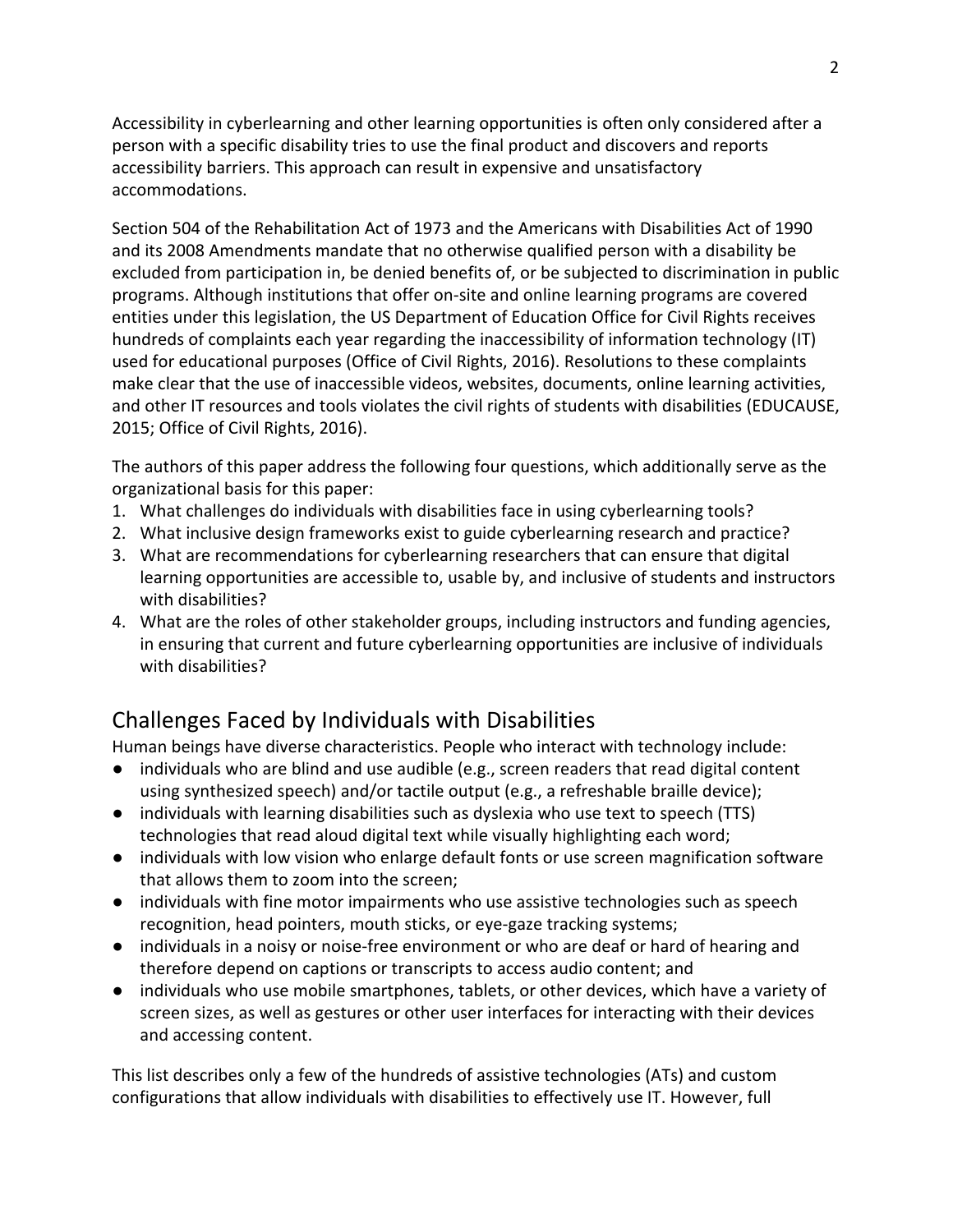engagement by this group requires that mainstream IT be designed in accordance with accessibility standards. For example, two technologies already in widespread use to deliver educational content are digital documents and videos. Although both can be created in ways that are accessible to individuals with disabilities, many documents and videos are not.



Digital documents, whether delivered in HTML, PDF, Microsoft Word, or other formats, must be created in particular ways in order to be accessible, especially to individuals using screen

readers. For example, it is critical for readers to know whether the text they are reading is a heading, subheading, paragraph, list item, table, footnote, or other structural element. This information is usually communicated visually to sighted readers, but readers who are blind depend on the document being coded in such a way that their screen readers can inform them of the structure. Without such coding, documents are presented to the reader as an unstructured linear stream of text, which can be extremely difficult to parse.

Video content also presents challenges for certain groups of users. Audio content contained within a video is inaccessible to people who are deaf, and to some who are hard-of-hearing, unless the video is captioned. In addition, content that is shown visually, but not described in the program audio, is inaccessible to individuals who are blind. The standard solution to resolve this problem is audio description, a supplemental audio track that describes essential visual content. Even if a video has captions and audio description, it can be inaccessible to many users if it is delivered using an inaccessible media player (e.g., one that cannot be operated without using a mouse). Note that, as for many other specialized features designed for people with disabilities, captions benefit others, including English language learners, people in noisy or noiseless environments, and those who simply want to know the spelling of words spoken in the presentation.

As the complexity of technology increases, so does the potential for introducing barriers for individuals with disabilities. Emerging cyberlearning technologies provide promising opportunities for inclusive learning by offering multimodal representation of information (e.g., embodied interactions or 3D/4D modeling), highly interactive and/or immersive learning environments (e.g., virtual reality and augmented reality), and data science-driven adaptive or personalized learning. However, when designing new technologies, careful thought must be given not only to narrowly-defined intended beneficiaries, but also to individuals for whom the new technologies might erect new barriers.

#### Inclusive Design Frameworks

Applying proactive design practices can reduce the need for accommodations for specific students after a cyberlearning product or activity is created. There are many practices that employ proactive design: accessible design, inclusive design, usable design, user-centered design, ability-based design, design for user empowerment, design for all, barrier free design, and universal design (UD). Although all offer contributions to the field, UD was selected as the proactive design framework on which to elaborate in this paper because it has led to the most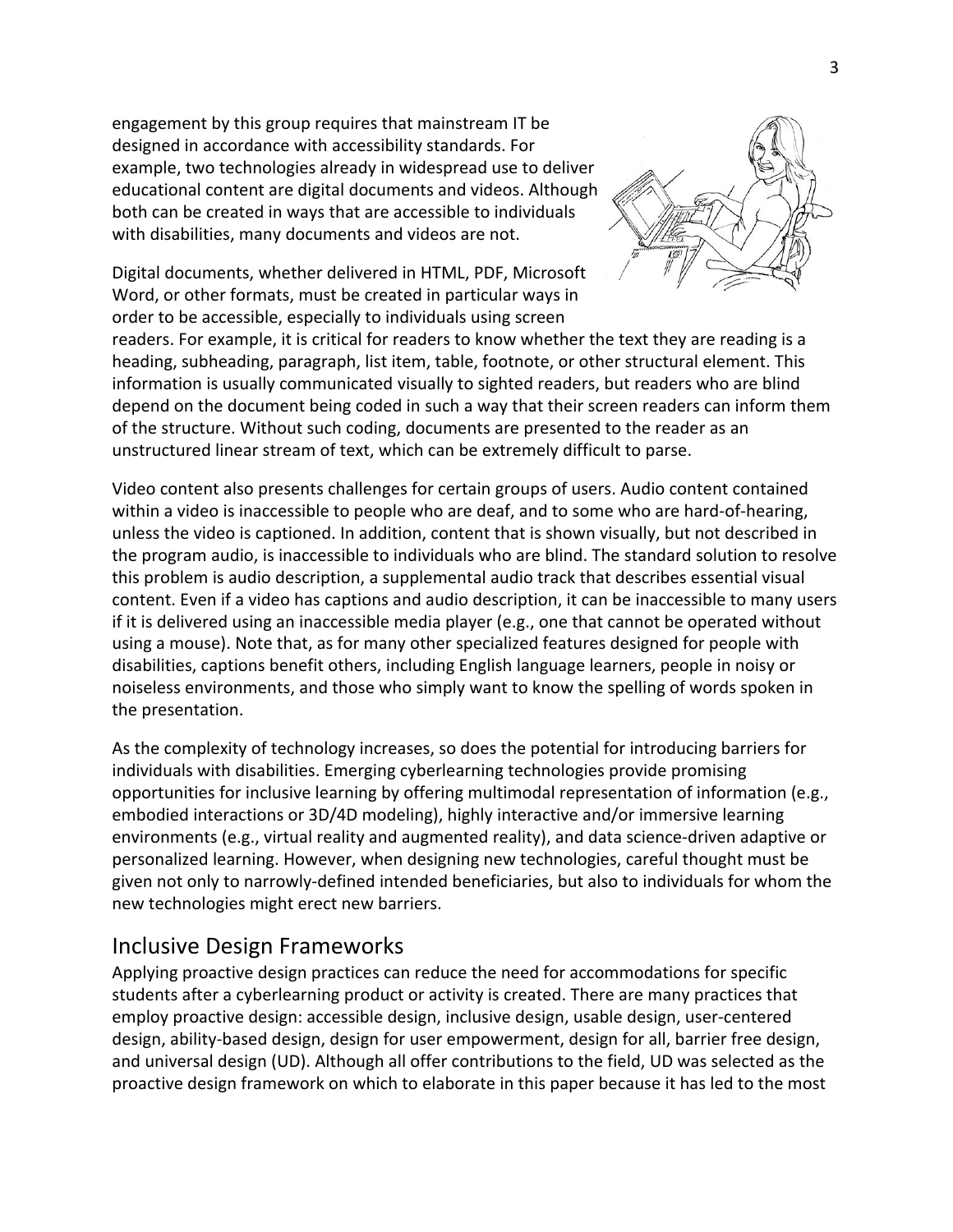comprehensive and established principles and practices that can guide the design of inclusive cyberlearning technology and pedagogy. The basic framework is underpinned by the seven principles of UD, the three principles of Universal Design for Learning (UDL), and the four principles of the Web Content Accessibility Guidelines (WCAG), all described in the paragraphs that follow.

UD requires that a broad spectrum of abilities and other characteristics of potential users be considered when developing products and environments, rather than simply designing for the average user and relying on accommodations alone when a product or environment is not reasonably accessible to an individual. UD is defined by the Center for Universal Design (n.d.) as "the design of products and environments to be usable by all people, to the greatest extent possible, without the need for adaptation or specialized design." Principles for the UD of any product or environment include the following:

- *Equitable use*: The design is useful and marketable to people with diverse abilities.
- *Flexibility in use*: The design accommodates a wide range of individual preferences and abilities.
- *Simple and intuitive use*: Use of the design is easy to understand, regardless of the user's experience, knowledge, language skills, or current concentration level.
- *Perceptible information*: The design communicates necessary information effectively to the user, regardless of ambient conditions or the user's sensory abilities.
- *Tolerance for error*: The design minimizes hazards and the adverse consequences of accidental or unintended actions.
- *Low physical effort*: The design can be used efficiently, comfortably, and with a minimum of fatigue.
- *Size and space for approach and use*: Appropriate size and space is provided for approach, reach, manipulation, and use regardless of the user's body size, posture, or mobility. (Story, Mueller, & Mace, 1998, pp. 34–35)

These principles, originally applied to the design of architecture and commercial products, have also been broadly applied to the design of IT hardware and software, later to instruction, and even later to student services (Burgstahler, 2015). A universally-designed space or product, including a cyberlearning environment, is accessible to, usable by, and inclusive of everyone, including people with disabilities. Many UD-inspired frameworks have emerged to specifically address instructional applications. Each is based upon a common finding in educational research: that learners are highly variable with respect to their abilities and responses to instruction. The most common UD-inspired framework applied in K-12 settings is called Universal Design for Learning (UDL). Developed by the Center for Applied Special Technology (CAST), UDL promotes offering students multiple means of engagement, representation, and action and expression throughout the design of all learning activities, as represented below.

- *Engagement*: For purposeful, motivated learners, stimulate interest and motivation for learning.
- *Representation*: For resourceful, knowledgeable learners, present information and content in different ways.
- *Action and expression*: For strategic, goal-directed learners, differentiate the ways that students can express what they know (Center for Applied Special Technology, 2018).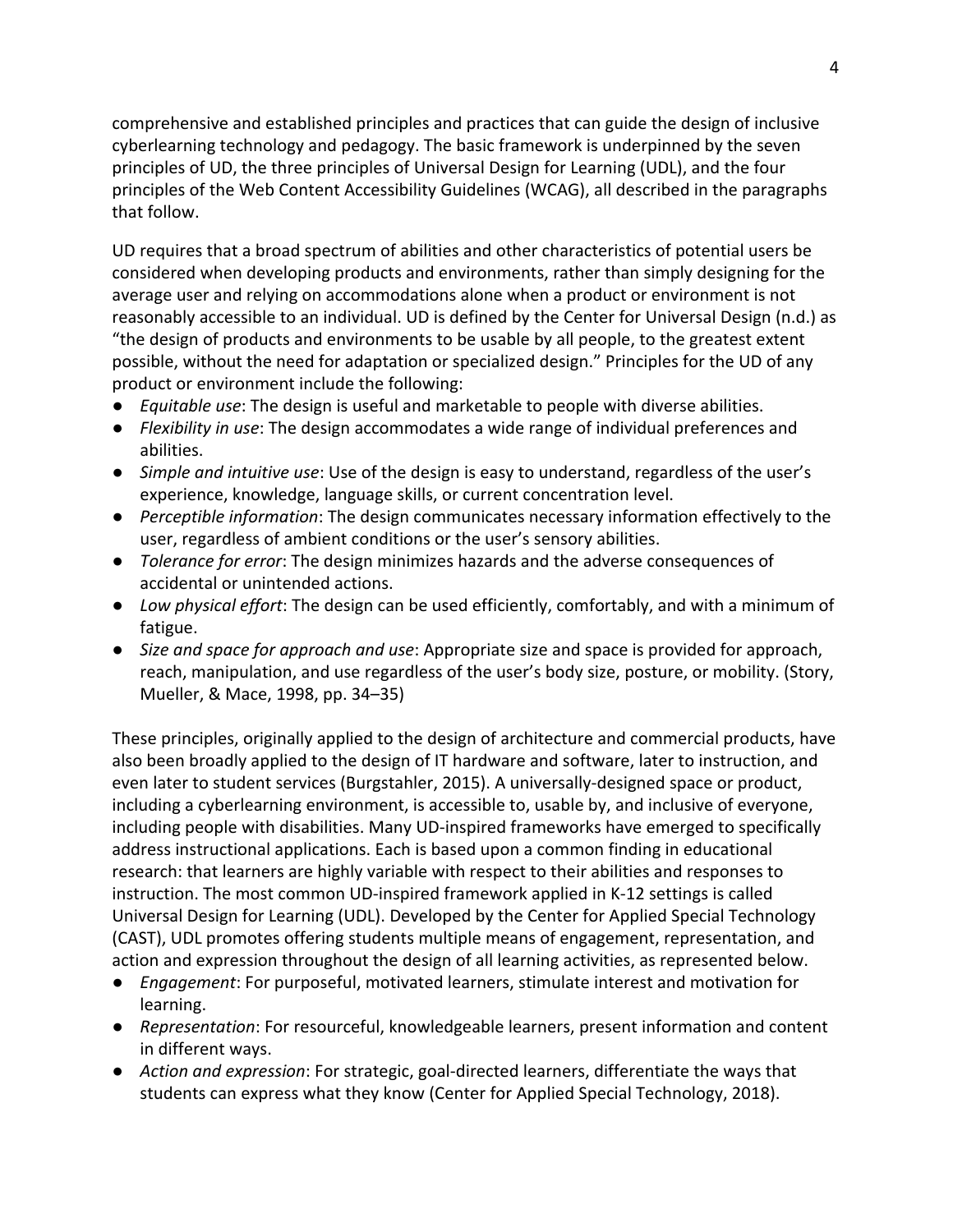Many specific barriers to digital tools and content faced by individuals with disabilities today have well-documented solutions. These include those articulated by the Web Content Accessibility Guidelines (WCAG), originally published in 1999 by the World Wide Web Consortium (W3C) and most recently updated to WCAG 2.1 (2018). The Guidelines dictate that all information and user interface components must follow the following four guiding principles:

- *Perceivable*: Users must be able to perceive the content, regardless of the device or configuration they're using.
- *Operable*: Users must be able to operate the controls, buttons, sliders, menus, etc., regardless of the device they're using.
- *Understandable*: Users must be able to understand the content and interface; and
- *Robust*: Content must be coded in compliance with relevant coding standards in order to ensure its accurately and meaningfully interpreted by devices, browsers, and assistive technologies.

While the WCAG standards were developed to apply to web-based technologies, their principles, guidelines, and success criteria can also be applied to digital media, software, and other technologies (W3C, 2013).

Applying the combination of UD, UDL, and WCAG principles is particularly suitable for addressing both technological and pedagogical aspects of cyberlearning in order to ensure that students are offered multiple, accessible ways to gain knowledge, demonstrate understanding, and interact. Although the need is minimized with this approach, reasonable accommodations will in some cases still be necessary to ensure full access and engagement to a particular student when the universally designed offering does not already do so. For example, a student with a learning disability engaging in a universally-designed online course may require extra time on an examination as determined by a special education teacher or a postsecondary disability services office.

Cyberlearning technologies and pedagogies that are engaging and effective for all learners result when designers assume that users will have a wide variety of abilities, understand challenges individuals with disabilities often face, and engage in design approaches that result in accessible, usable, and inclusive cyberlearning applications. Specifically, they can apply UD, UDK, and WCAG principles to research-based instructional practices, as illustrated below.



Even as cyberlearning research pushes the boundaries of current practices, practitioners and researchers can trust that UD, UDL, and WCAG principles will stand the test of time. However,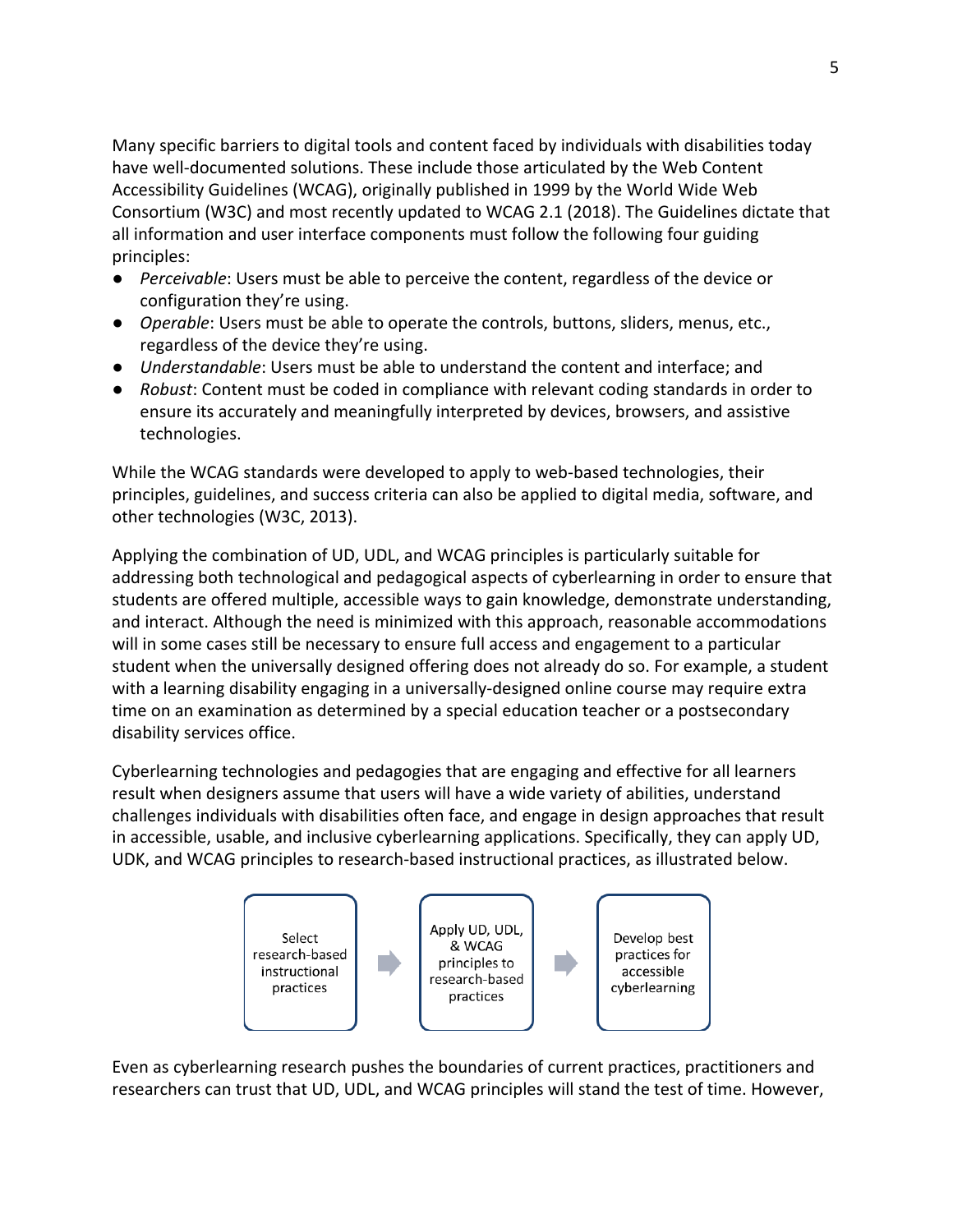routinely applying inclusive principles in cyberlearning research and practice requires no less than a paradigm shift from designing for some to designing for everyone.

### Recommendations for Research and Practice

The *Cyberlearning Community Report: The State of Cyberlearning and the Future of Learning with Technology* published by the NSF-funded Center for Innovation Research in CyberLearning (CIRCL), includes examples of cyberlearning research (Roschelle, Martin, Ahn, & Schank, 2017). Consistent with other literature, there is little indication in the document that accessibility of learning environments to instructors or students with disabilities is routinely explored; twice it is mentioned that cyberlearning technologies have the potential to extend educational opportunities to students or investigators with disabilities, but without further explanation.

Two lines of research can make important contributions to the cyberlearning field: (1) building products and pedagogy that benefit individuals with specific disabilities and (2) creating mainstream cyberlearning products and pedagogy that are accessible to all students, including those with a wide range of disabilities. Examples of cyberlearning research in each of these categories were shared by participants at the *AccessCyberlearning 2.0* capacity building institute (2019). Examples in the first category include research projects focusing on specialized technologies designed to enhance education for students with vision impairments, students who are deaf, and students with a low neurological threshold for sensory input. Most examples of research in the second category are related to design practices that make an online learning course more inclusive of students and instructors with a wide range of abilities with respect to seeing, hearing, moving, and learning.

Additional research is needed in both areas. In particular, cyberlearning researchers are encouraged to pursue research in both learning science and technology design that specifically addresses the unique needs of individuals who have a wide variety of abilities and other diverse characteristics. Research is needed to solve accessibility problems that exist with current technologies and to harness emerging technologies into solving accessibility challenges. Cyberlearning researchers are also encouraged to evaluate accessibility implications of current and emerging cyberlearning technologies, including those described in the Cyberlearning Community Report. Researchers could explore how each design might be inaccessible to students with a variety of disabilities and what additional research, design, or development is needed in order to address the accessibility problems revealed. Also, research is needed that helps to reduce the cost of accessibility implementation so that it can be more feasible on a large scale (e.g., by automating the creation of accurate alternative text for images and captions for videos).

In addition to identifying specific areas of research focus, recommendations for cyberlearning researchers emerged from a literature review, current practices, and presentations and discussions in the *AccessCyberlearning 2.0* capacity building institute (2019). Participants in the project agreed that cyberlearning opportunities should be made available to all potential students, including those with disabilities. However, tensions arose with respect to how much effort toward accessible design researchers should be required to make at different stages of prototype development and how researchers can gain the expertise they need to do so.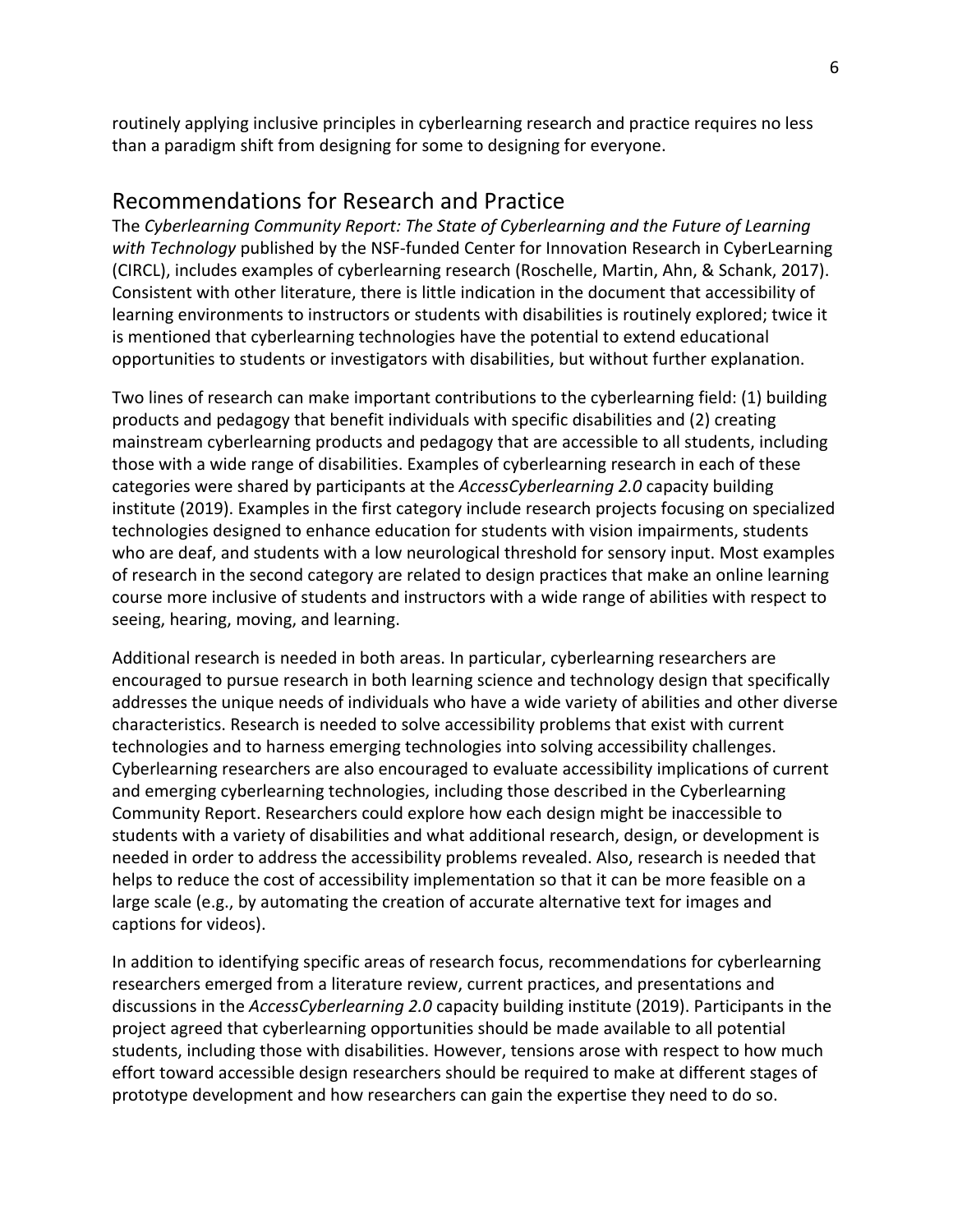Participants considered whether new design principles are needed, but came to the conclusion that it's less about new principles and more about ensuring that the technologies of the future are designed with today's principles and best practices in mind. They also acknowledged a need to apply accessibility principles in developing guidelines and practices for specific cyberlearning types. Most agreed that getting more researchers to routinely consider accessibility in their work will be difficult. The recommendations listed below were supported by many of the project collaborators. They are organized into two groups: Those that can be implemented immediately in existing projects and products, and those that can be implemented in the future.

#### Recommendations for Immediate Actions

Immediately, cyberlearning researchers should

- become familiar with the UD, UDL, and WCAG principles and established guidelines and practices they support as they apply to the design of inclusive cyberlearning tools and pedagogy;
- explore how cyberlearning practices supported by the science of learning can be overlaid with UD, UDL, and WCAG principles to make them inclusive of individuals with disabilities;
- invite someone with IT accessibility knowledge to be a member of their research teams;
- ensure project staff are trained on basic accessibility principles and standards-compliant coding practices;
- establish internal policies and guidelines for accessibility within their projects, and, if relevant, their departments or institution;
- consider a broad range of learning styles and disability types during the earliest phases of conceiving and designing a project;
- analyze the experiences of participants with different types of disabilities along with other demographic groups when reporting research results; and
- when reporting limitations of their studies, include accessibility limitations.

## Recommendations for Future Actions

In the future–both in near-term (i.e., 1-3 years) and longer term (3-5 years) timeframes–cyberlearning researchers should develop and promote practices related to the following suggestions that fully embrace disability-related considerations into their research workflows. They should

- implement an agile, iterative design process that involves users with a wide variety of disabilities and other human characteristics in all phases of the research and design process;
- actively participate in collaboration and communication among academia and industry on issues pertaining to the accessible design of cyberlearning;
- contribute to the development and sharing of guidelines for accessible design of cyberlearning tools and pedagogy;
- avoid being deterred by cost. Low-cost interventions can provide great benefits to users. On the other hand, early designs of innovative technologies may be quite expensive, but long term, if widely adopted and/or if adjustments are made to the design, the cost per user can drop significantly;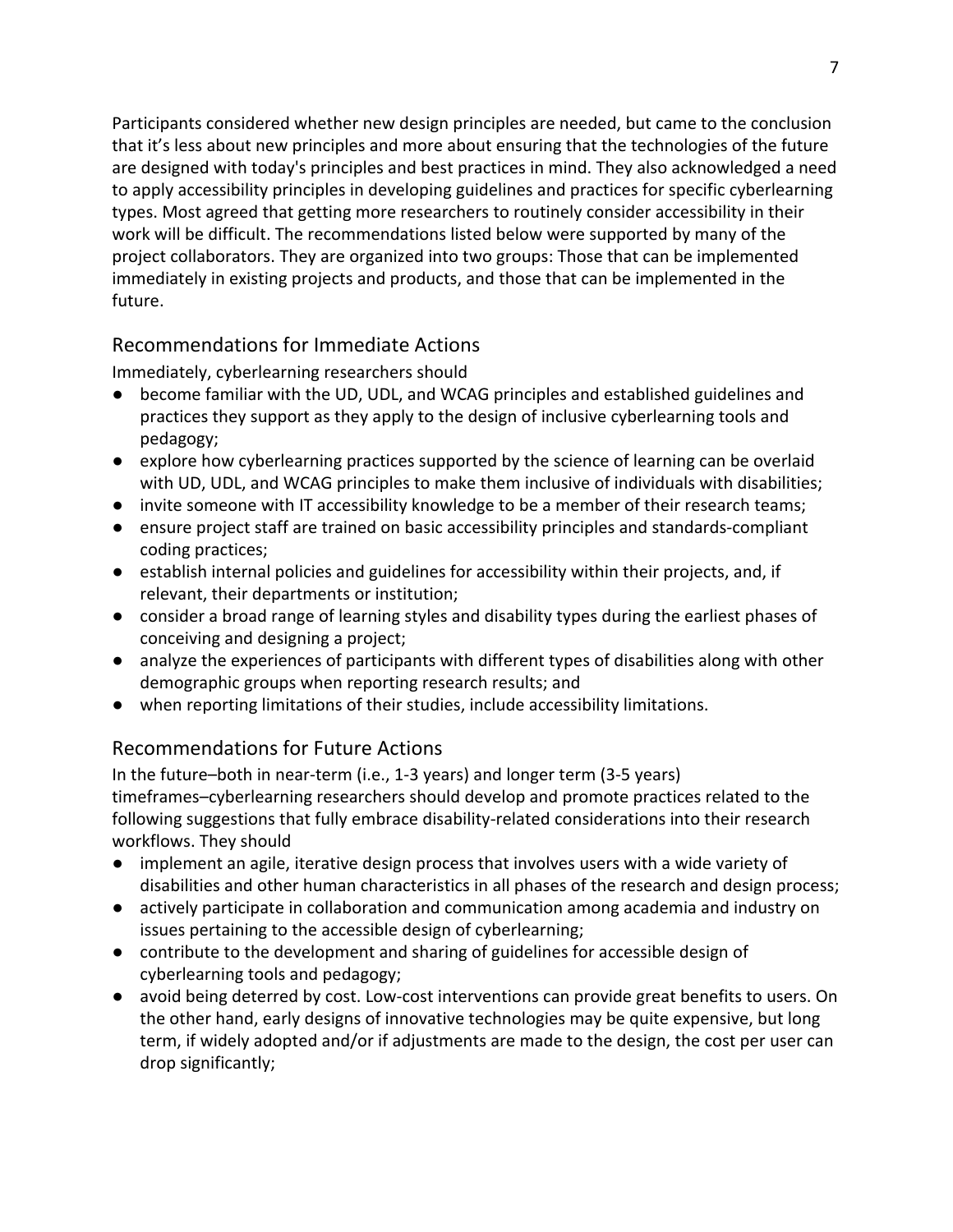- articulate the broad characteristics of potential users in the design of a tool or pedagogy being developed or studied, and specify how the characteristics of various groups of individuals with disabilities will be addressed in the research design;
- resist generalizing all people who share a specific disability when designing technology to improve access for a population—for example, designing something to improve access for people who are blind should consider that not all people who identify as "blind" have the same vision capabilities or personal preferences for learning. Technology design should allow the user to customize their experience;
- if instructor guidelines will be created as part of the study, share information about accessibility issues for students with disabilities, including how some activities/products developed in the project may not be accessible to certain groups (e.g., students who are blind) along with suggested accommodations that might be provided (e.g., working with a sighted person); and
- integrate accessibility recommendations into existing project management practices to keep them on the forefront, rather than being an afterthought. Doing so will allow accessibility to be addressed as an integrated part of the project.

# Roles of Stakeholder Groups

In order for cyberlearning to be effective for all students, including those with disabilities, many stakeholders need to be involved individually and work together toward a common goal. Roles of various stakeholder groups in supporting positive change are suggested in the paragraphs that follow.

● *Researchers*: The availability of inclusive cyberlearning technology and practices will increase if cyberlearning researchers routinely include individuals with disabilities



- *Students with disabilities and their allies*: Students who report accessibility barriers for themselves and/or others with respect to a cyberlearning activity can encourage instructors to design more accessibly, especially when they not only register a concern, but suggest a solution.
- *Cyberlearning designers and instructors*: Cyberlearning practitioners can apply practices supported by the science of learning overlaid with UD, UDL, and WCAG principles and related guidelines and practices throughout their course development workflows. They can ensure that all tools used for online learning are tested and verified for accessibility and work around inaccessible features, perhaps in collaboration with disability service personnel through accommodations for specific students with disabilities.
- *Instructors of K-12 and postsecondary computing courses*: The creation of more accessible cyberlearning tools of the future can be promoted when those who teach computer science and other IT-related courses include in their curriculum topics regarding IT access issues for individuals with disabilities, including barriers that are erected by IT, and how they can be avoided through standards-compliant and other inclusive design practices.

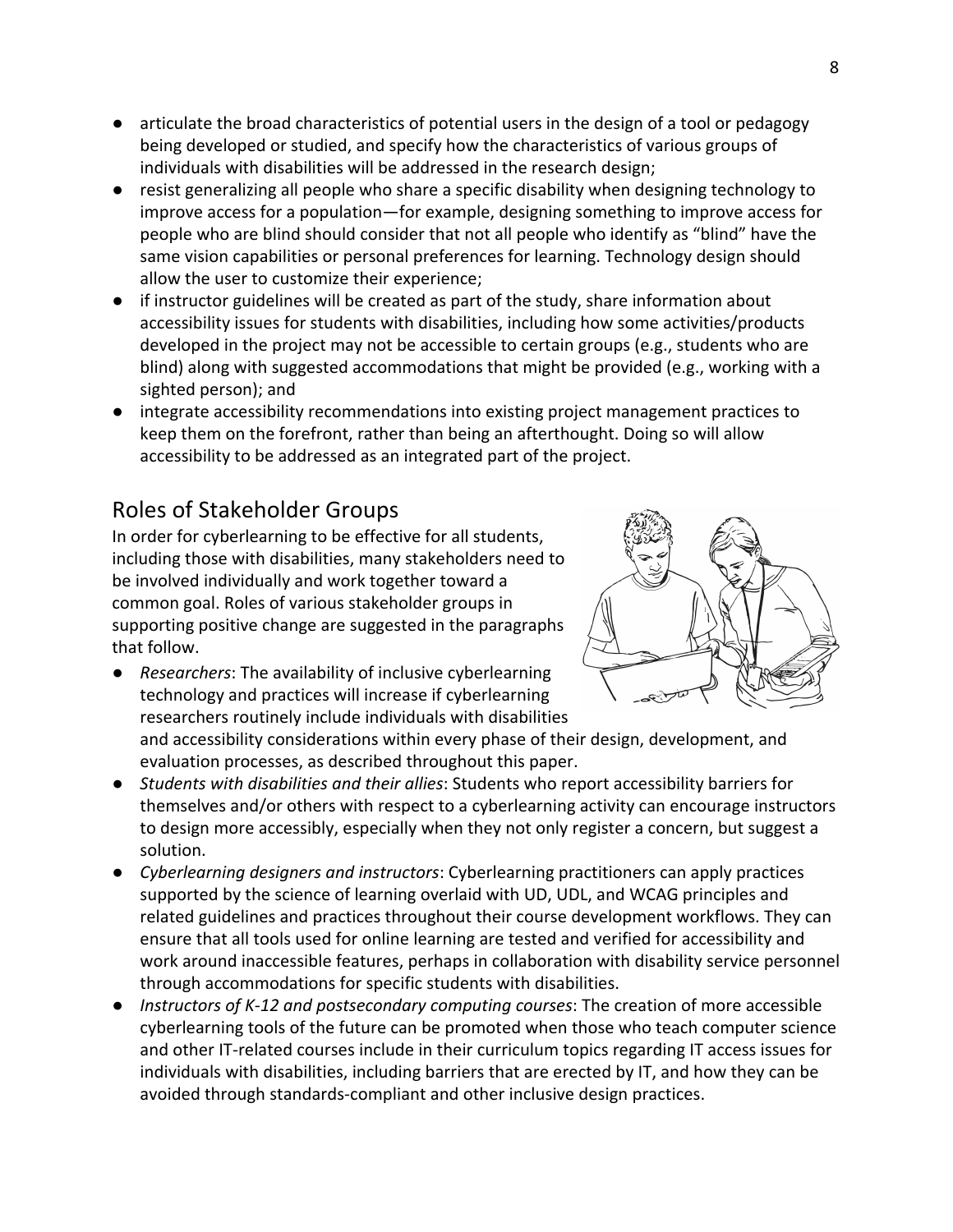- *Makerspace, engineering lab, and other learning facility managers*: Individuals in positions to design and manage learning spaces, as they make design decisions, can take into consideration the wide variety of characteristics that potential users of the space might have.
- *Disability services staff*: Disability services staff should be responsive to requests for accommodations from students with disabilities and provide reasonable accommodations that give them access to courses or other cyberlearning activities in a timely manner. In their interactions with faculty and designers, they can encourage the application of inclusive technologies and teaching practices.
- *Educational administrators and other leaders*: Educational leaders at all levels who value diversity, equity, and inclusion can ensure that policies and processes in all areas of the organization reflect this view by proactively addressing potential access issues for individuals with disabilities. Specifically, they can implement policies, guidelines, and procedures related to accessibility, as well as ensure that sufficient staffing, training, and resources are available to support these efforts.
- *Personnel who procure cyberlearning products*: To ensure that institutions meet their legal and ethical obligations for access, procurement administrators can put processes in place for those who procure IT and related products and services to ensure that cyberlearning technologies are tested and verified for accessibility prior to purchase and deployment.
- *Technology companies*: To develop expertise within IT companies, company leaders can include accessibility knowledge and skills among the qualifications in job announcements, and demonstrate a preference for hiring people who meet these qualifications. They can also offer training opportunities to current staff and encourage colleges and universities to teach about accessibility in computing courses.
- *Funding agencies*: Agencies that fund cyberlearning projects can require those projects to develop technology and pedagogy that is accessible to individuals with disabilities. Funded projects could be required to design prototypes and project products that comply with WCAG, apply UD principles to on-site and online environments, incorporate UDL practices in learning activities, and share in project reports and published articles the participation and experiences of individuals with disabilities. In cases where innovative designs are in early stages of development and there are not enough resources to make the designs fully accessible, projects should, within their reports and published articles, recommend future research that would address accessibility issues.

# **Conclusions**

As a wide range of digital technologies become more abundant in formal and informal learning opportunities, the need to make technological innovations and pedagogical practices more inclusive of potential students and instructors with disabilities is critical. This paper reveals key information for creating accessible cyberlearning.

- US civil rights legislation requires that students with disabilities have access to educational opportunities, including opportunities that make use of IT;
- There is little evidence that cyberlearning technology and pedagogy research and practice routinely address access issues for individuals with disabilities.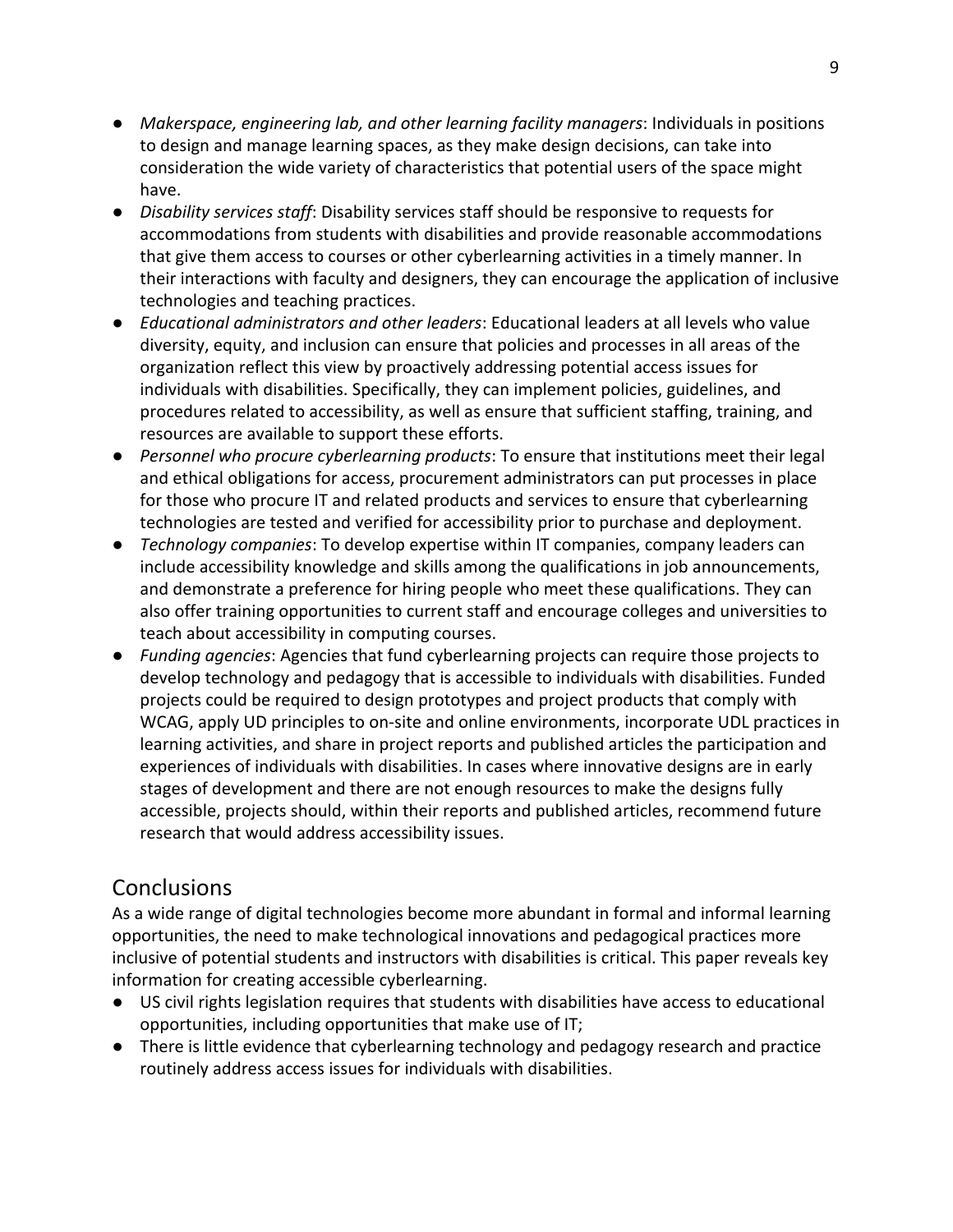- Established principles, guidelines, and practices currently exist to guide the development and use of accessible, usable, and inclusive cyberlearning technology and pedagogy.
- Some accessible design practices that focus on disabilities benefit other groups as well.
- To achieve systemic change toward more inclusive cyberlearning, it is important that researchers, instructors and course designers, computing faculty, IT companies, funding agencies, and other stakeholder groups be engaged.
- Stakeholders need training and resources tailored to their particular roles in ensuring that future cyberlearning innovations are more inclusive of individuals with disabilities.

The ideal state for future cyberlearning research is that researchers routinely include individuals with disabilities and accessibility considerations within every phase of research, design, development, and evaluation processes. Reaching this goal requires a paradigm shift from designing for some to designing for everyone.

# References

AccessCyberlearning 2.0. (2019). *Capacity building institute*. Seattle: DO-IT, University of Washington. Retrieved from

[https://uw.edu/doit/accesscyberlearning-20-capacity-building-institute-2019](https://www.washington.edu/doit/accesscyberlearning-20-capacity-building-institute-2019) Americans with Disabilities Act of 1990. 42 U.S.C.A. § 12101 et seq.

- Americans with Disabilities Act Amendments Act of 2008. 42 U.S.C.A. § 12102 note.
- Burgstahler, S. (2017). *Equal access: How to broaden participation in cyberlearning projects to ensure access to people with disabilities*. Seattle: University of Washington. Retrieved from <https://www.washington.edu/doit/equal-access-how-broaden-participation-cyberlearning>projects-ensure-access-people-disabilities
- Burgstahler, S. (Ed). (2015). *Universal design in higher education: From principles to practice*. Cambridge: Harvard Education Press.
- Burgstahler, S., & Thompson, T. (Eds). (2019a). *Designing accessible cyberlearning: Current state and pathway forward*. Seattle: University of Washington. Retrieved from <https://www.washington.edu/doit/accessible-cyberlearning-community-report>
- Burgstahler, S., & Thompson, T. (Eds). (2019b) *Guidelines for cyberlearning researchers.* Seattle: University of Washington. Retrieved from

<https://www.washington.edu/doit/guidelines-cyberlearning-researchers>

- Center for Applied Special Technology (CAST). (2018). *Universal design for learning guidelines version 2.2*. Retrieved from [udlguidelines.cast.org/more/research-evidence](http://udlguidelines.cast.org/more/research-evidence)
- Center for Universal Design. (n.d.). *History of universal design*. Retrieved from [https://projects.ncsu.edu/design/cud/about\\_ud/udhistory.htm](https://projects.ncsu.edu/design/cud/about_ud/udhistory.htm)
- Cordova, F. A. (2017). *Remarks*. Arlington, VA: National Science Foundation. Retrieved from [https://www.nsf.gov/news/speeches/cordova/17/fc170106\\_includes.jsp](https://www.nsf.gov/news/speeches/cordova/17/fc170106_includes.jsp)
- EDUCAUSE. (2015). *IT accessibility risk statements and evidence*. Washington DC: Author. Retrieved from

[https://library.educause.edu/resources/2015/7/it-accessibility-risk-statements-and-evidenc](https://library.educause.edu/resources/2015/7/it-accessibility-risk-statements-and-evidence) [e](https://library.educause.edu/resources/2015/7/it-accessibility-risk-statements-and-evidence)

Gladhart, M. A. (2010). Determining faculty needs for delivering accessible electronically delivered instruction in higher education. *Journal of Postsecondary Education and Disability, 22*(3), 185-196.